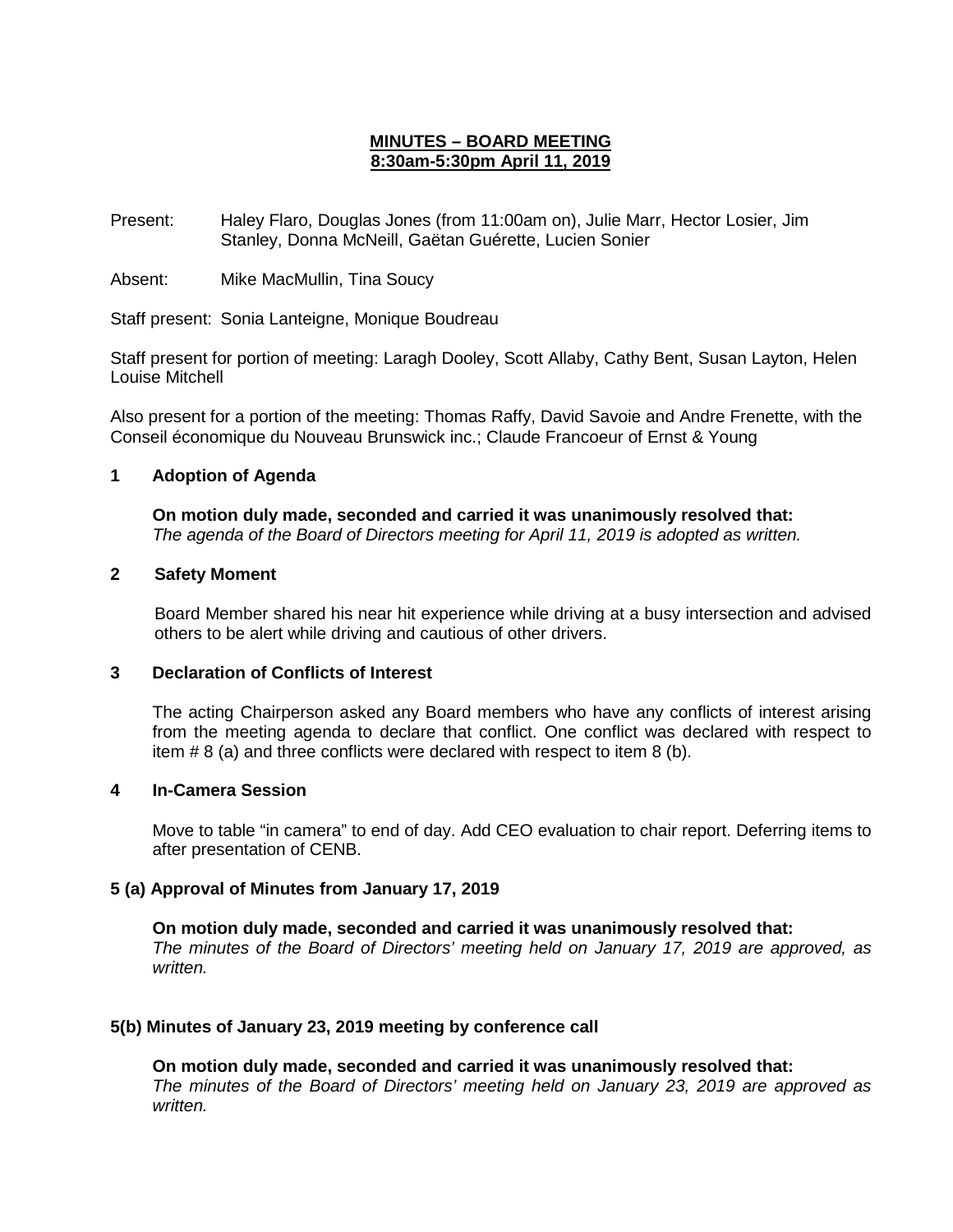# **6 Status of Actions Arising from the January 17, 2019 Meeting**

### **7 Consent Agenda – For Information Only**

a) Board of Directors' Stakeholder Engagement Process

It was agreed that stakeholders will be invited to Board of Directors' meetings while Board members meet in various cities. The Director of Communications will follow-up with stakeholders and schedule convenient times to bring them in.

- b) Newsletter re: WorkSafeNB Success
- c) Summary of Client Satisfaction

The Acting Chairperson congratulated the Director of Communications for all their hard work putting together the success stories.

**On motion duly made, seconded and carried it was unanimously resolved that:** *The items in the Consent Agenda were approved as presented.*

### **8 Chairperson's Report**

The acting Chairperson discussed:

- a) Chairperson competition recommendations were provided to the Lieutenant Governor in Council and advised that a decision had not yet been made;
- b) Three members left the room for this discussion, due to a conflict of interest being declared.

Board members discussed the process for a Nomination Committee. It was determined that the members who were present did not have quorum to make a decision. The acting Chairperson will arrange for a conference call to approve a process.

c) The Board work plan, which will be a regular item under the Chairperson's report to all Board meetings on a go forward basis.

### **9 Stakeholder Presentation from Conseil économique du Nouveau Brunswick inc. (CENB)**

Thomas Raffy, President and CEO of CÉNB, along with two of his colleagues, David Savoie, entrepreneur in construction, and André Frenette, business owner, gave a presentation with respect to his members' concerns arising out of the rate increase.

Mr. Raffy has agreed to invite his members to participate in a survey with the intention of identifying three factors that are most concerning to them.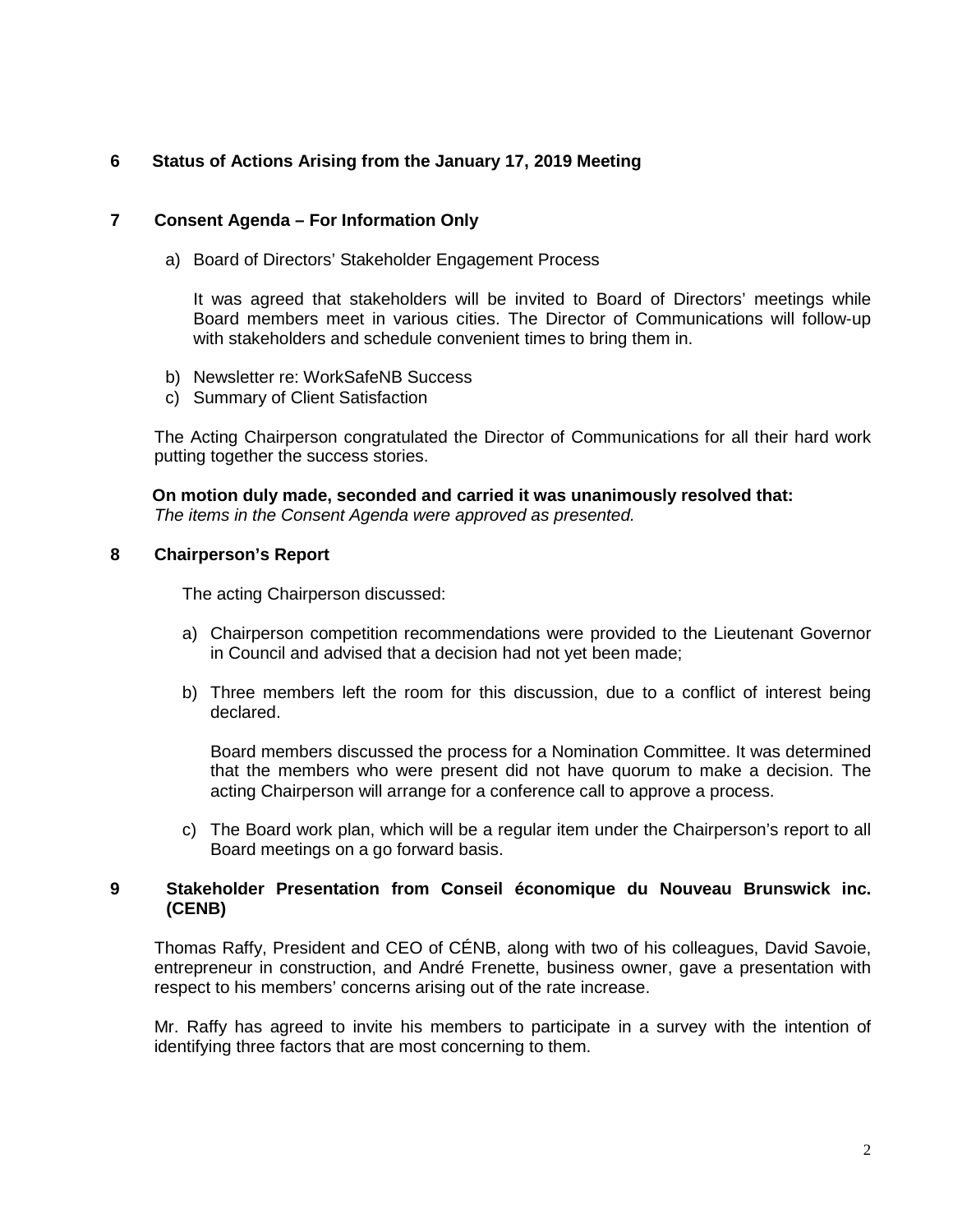The Acting Chairperson thanked Mr. Raffy and his colleagues for taking the time to come in and go through some very important matters, and that it is important to WorkSafeNB to engage meaningfully with stakeholders.

### **10 Financial Update**

- a) 2018 Unaudited Year End Results
- b) Q1 2019 Update

The Acting Chief Financial Officer presented the 2018 unaudited results and 2019 Q1 preliminary results.

**On motion duly made, seconded and carried it was unanimously resolved that:** *The Financial update was received, as presented.* 

# **11 Policy updates as a result of legislative change**

a) 21-100 Conditions for Entitlement - General Principles

Updates were made to this policy resulting from legislative change in December, 2018, which outlines general principles to be used when considering entitlement to benefits. Additionally, the policy was revised to align with recent NBCA decision (St-Onge) and the new format for all policies going forward.

**On motion duly made, seconded and carried it was unanimously resolved that:** *Policy 21-100 "Conditions for Entitlement – General Principles" (release 8) be approved and release 7 of this Policy be rescinded effective June 1, 2019.*

b) 21-103 Conditions for Entitlement – Traumatic Mental Stress

Updates were made to this policy resulting from legislative change in December, 2018, which outlines general principles to be used when considering claims for mental stress. Additionally, the policy was revised to align with recent NBCA decision (Perry) and the new format for all policies going forward.

**On motion duly made, seconded and carried it was unanimously resolved that:** *Policy 21-103 "Conditions for Entitlement – Traumatic Mental Stress" (release 5) be approved and release 4 of this Policy be rescinded effective June 1, 2019.*

c) 21-421 Vocational Rehabilitation/Workforce Re-entry

Updates were made to this policy resulting from legislative change in December, 2018, which provides an overview of vocational rehabilitation and the criteria to qualify for the program. Additionally, two of Bill 2 amendments affect this policy. WC Act 38.11(14) and 38.2(5) added benefits are terminated when a personal intervening condition or a personal circumstance becomes the dominant cause of the worker's inability to return to work or participate in rehabilitation; and WC Act 41(15) added the ability to reduce or suspend benefits if the worker does not attend or participate in medical examinations, treatment, or rehabilitation.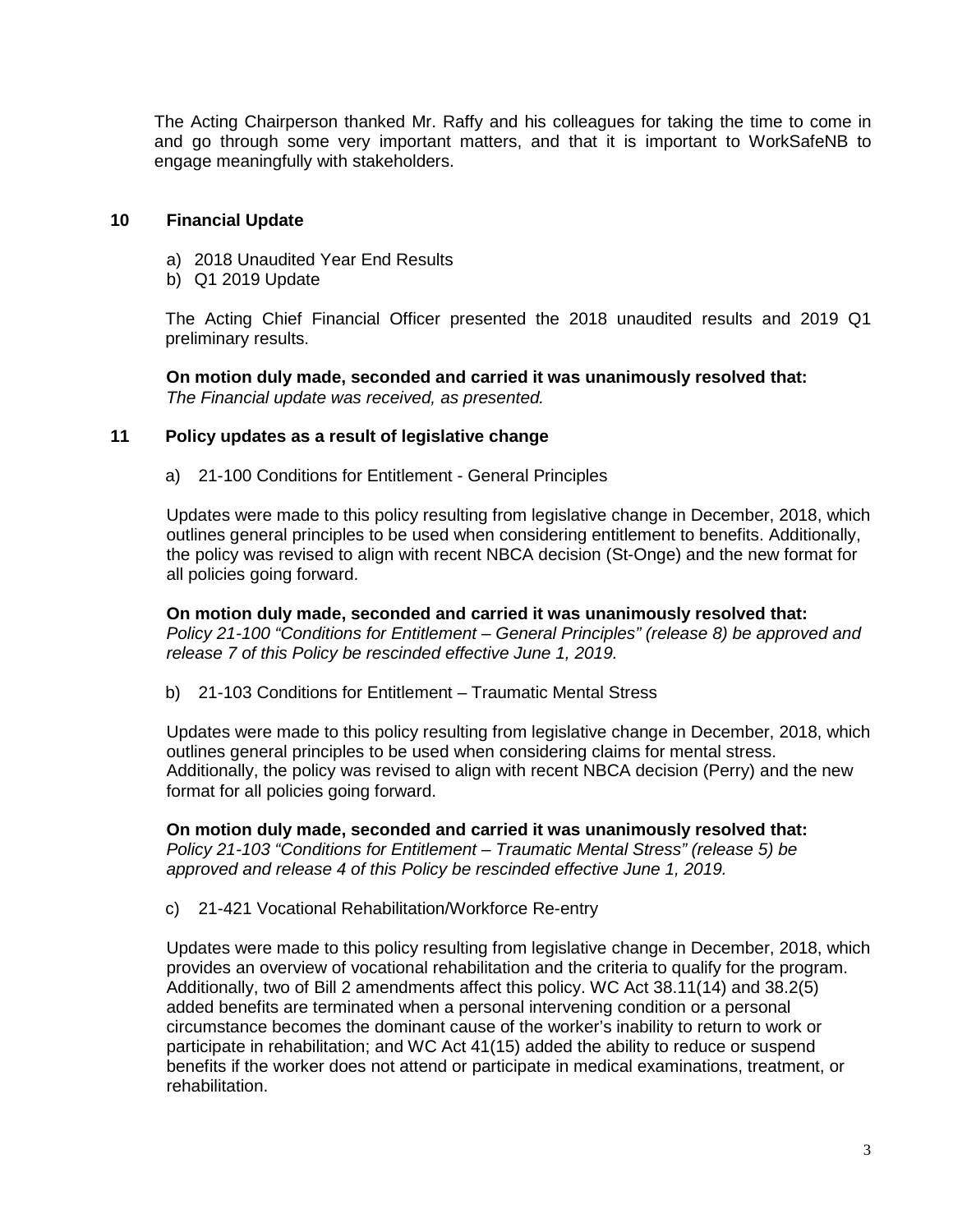**On motion duly made, seconded and carried it was unanimously resolved that:** *Policy 21-421 "Vocational Rehabilitation/Workforce Re-entry" (release 3) be approved and release 2 of this Policy be rescinded effective June 1, 2019.*

d) 21-102 Conditions for Entitlement - Recurrences

Updates were made to this policy resulting from legislative change in December, 2018, which outlines general principles to be used when considering a claim for a recurrence of a compensable injury. Additionally, the policy was revised to outline standard of evidence for determining medical compatibility and the high-level policy format.

**On motion duly made, seconded and carried it was unanimously resolved that:** *Policy 21-102 "Conditions for Entitlement - Recurrences" (release 6) be approved and release 5 of this Policy be rescinded effective July 1, 2019.*

e) 21-270 Annual Review of Compensation Benefits

Updates were made to this policy resulting from legislative change in December, 2018, which provides direction for performing the annual review of benefits. There will be no impact on the annual review of compensation benefits, and also the policy will reflect the removal of sections that referenced portion of legislation that changed as a result of Bill 2.

**On motion duly made, seconded and carried it was unanimously resolved that:** *Policy 21-270 "Annual Review of Compensation Benefits" (release 5) be approved and release 4 of this Policy be rescinded effective January 1, 2020.*

The Board also discussed the format for the Polices and the type of information to be included in the Board package.

**On motion duly made, seconded and carried it was unanimously resolved that:** *On a go forward basis, the red-line format of polices would be uploaded to a Resource folder, but it would no longer be included in the Board package.* 

# **12 External Training on Setting KPIs and Corporate Scorecard**

Claude Francoeur, from Ernst & Young, gave a presentation on the Board's role in monitoring performance, provided the definition of key performance indicators and some tips on how to choose the key indicators. He finished his presentation with a review of common challenges.

# **13 Strategic Plan**

Updates to the Strategic Plan were presented, which included the following:

- a) Removal of operational level details;
- b) More concise language;
- c) Additional KPIs; and
- d) Revised format to facilitate a more reader friendly style.

### **On motion duly made, seconded and carried, it was unanimously resolved that:**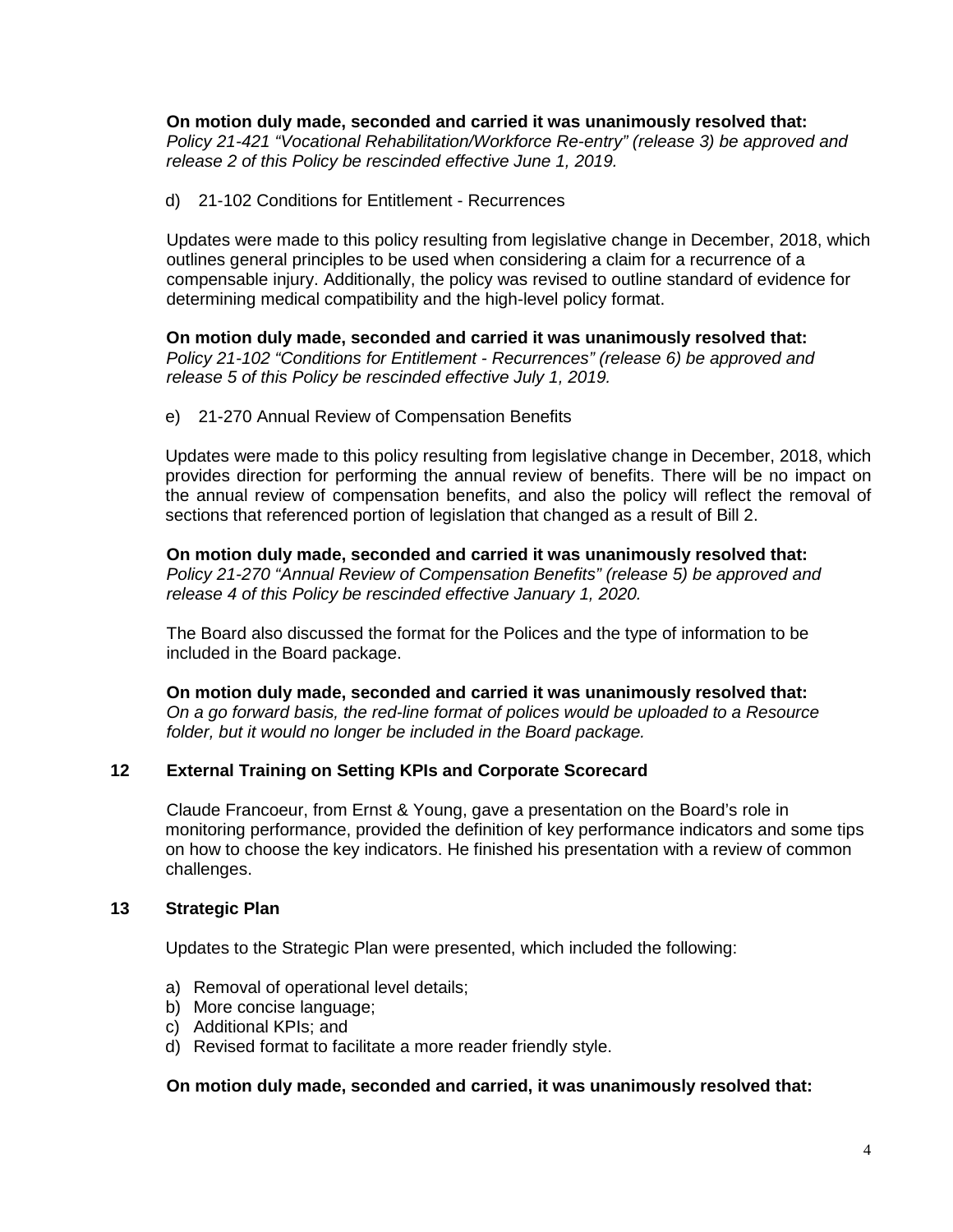*The WorkSafeNB strategic plan is approved together with the revised Key Performance Indicators ("KPIs").*

Staff also presented a new Corporate Scorecard template for tracking progress on KPIs.

**On motion duly made, seconded and carried, it was unanimously resolved that:** *The Corporate Scorecard template is approved as presented.* 

## **14 Introduction to Draft Annual Report**

The Director of Communications introduced the board with a new look to the Annual Report. The members were impressed with the overview presented to them and look forward to implementing and approving the changes once finalized.

### **15 HR Committee Update**

a) Update on Organization Changes

At the request of the Chair of the Human Resources Committee, the President & CEO gave a brief overview of the changes in the organization structure, particularly the changes implemented in the Claims department. Additional changes are anticipated in the Prevention department over the next few months.

b) Results of Staff Engagement survey

The Chair of the Committee provided the high level results from the Staff Engagement Survey.

**On motion duly made, seconded and carried, it was unanimously resolved that:** *The Human Resources Committee report is received.*

c) 2019 CEO Performance Objectives

The Chair of the HR Committee presented the 2019 objectives for the CEO, which were approved at the HR Committee for recommendation to the Board of Directors.

**On motion duly made, seconded and carried, it was unanimously resolved that:** *The 2019 CEO Performance Objectives were approved as submitted.* 

### **16 Governance Committee Update**

a) Committee Evaluation template

The Board reviewed the components and format of the Committee Evaluation template and discussed the process for proceeding with the template.

**On motion duly made, seconded and carried, it was unanimously resolved that:** *The Committee Evaluation template is approved as presented.*

b) Chairperson Evaluation template